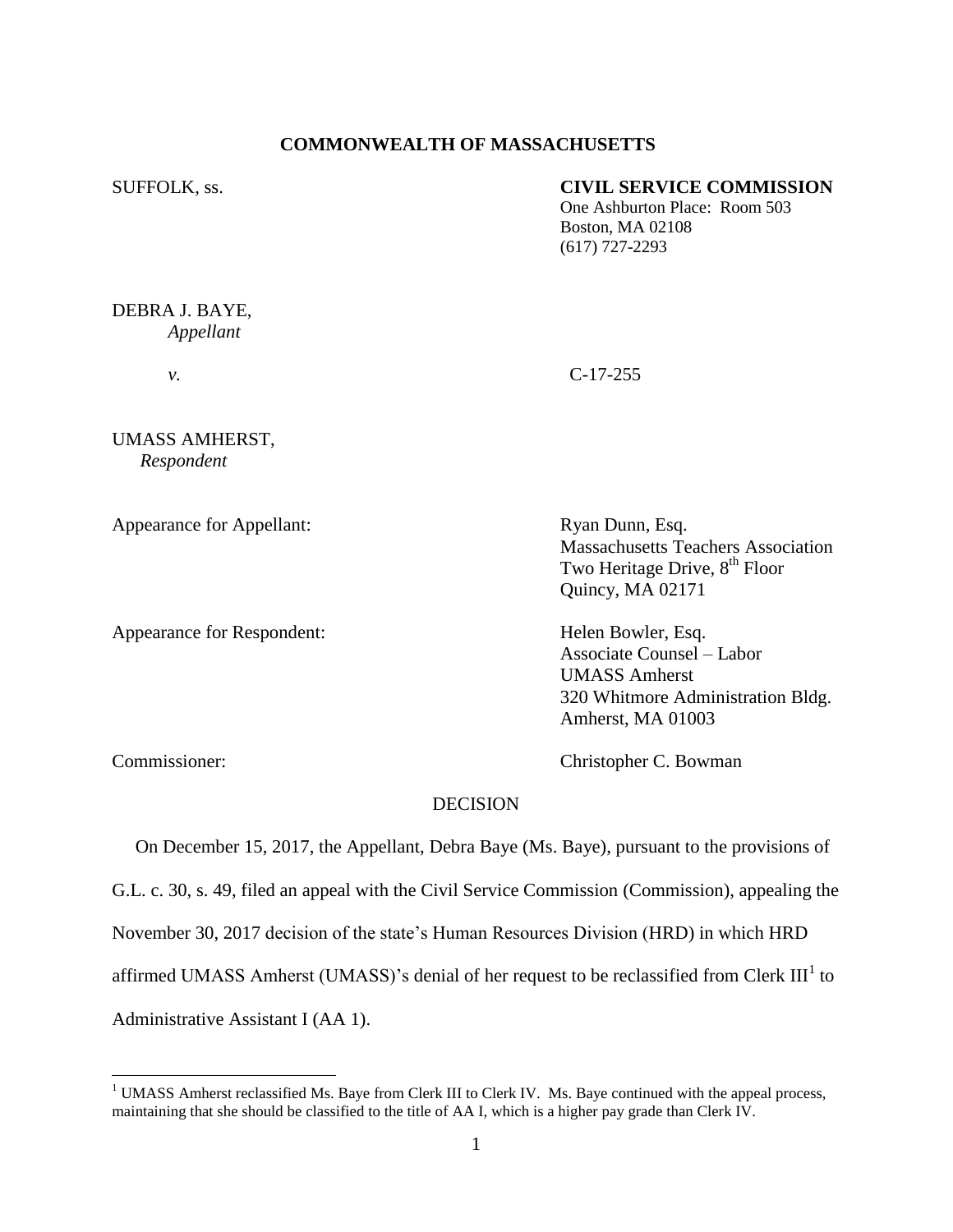On January 24, 2018, I held a pre-hearing at the Springfield State Building in Springfield,

MA. On August 29, 2018, I held a full hearing at the Whitmore Administration Building at

UMASS Amherst.<sup>2</sup> The hearing was digitally recorded and one CD was made of the hearing.<sup>3</sup>

## **FINDINGS OF FACT:**

 Twenty-three (23) exhibits were entered into evidence. Based on the documents submitted into evidence and the testimony of:

## *Called by UMASS Amherst:*

- Tetna, Classification Specialist, UMASS Amherst;
- Margaret March, Compensation Supervisor, UMASS Amherst;
- Glenn Hartmann, Assistant Controller, UMASS Amherst;

## *Called by Ms. Baye:*

Debra J. Baye, Appellant;

and taking administrative notice of all matters filed in the case, and pertinent statutes,

regulations, policies, and reasonable inferences from the credible evidence, I make the following

findings of fact:

#### *Background*

 $\overline{a}$ 

1. Ms. Baye began working at UMASS in 1978 in Disability Services and has been employed as a Clerk in the Property Office since 1982. (Testimony of Appellant; Stipulated Facts; Exhibit 8)

<sup>&</sup>lt;sup>2</sup> The Standard Adjudicatory Rules of Practice and Procedure, 801 CMR §§ 1.00 (formal rules) apply to adjudications before the Commission with Chapter 31 or any Commission rules taking precedence.

 $3 \text{ If there is a judicial appeal of this decision, the plaintiff in the judicial appeal would be obligeded to supply the$ court with a transcript of this hearing to the extent that he/she wishes to challenge the decision as unsupported by substantial evidence, arbitrary or capricious, or an abuse of discretion. In such cases, this CD should be used by the plaintiff in the judicial appeal to transcribe the recording into a written transcript.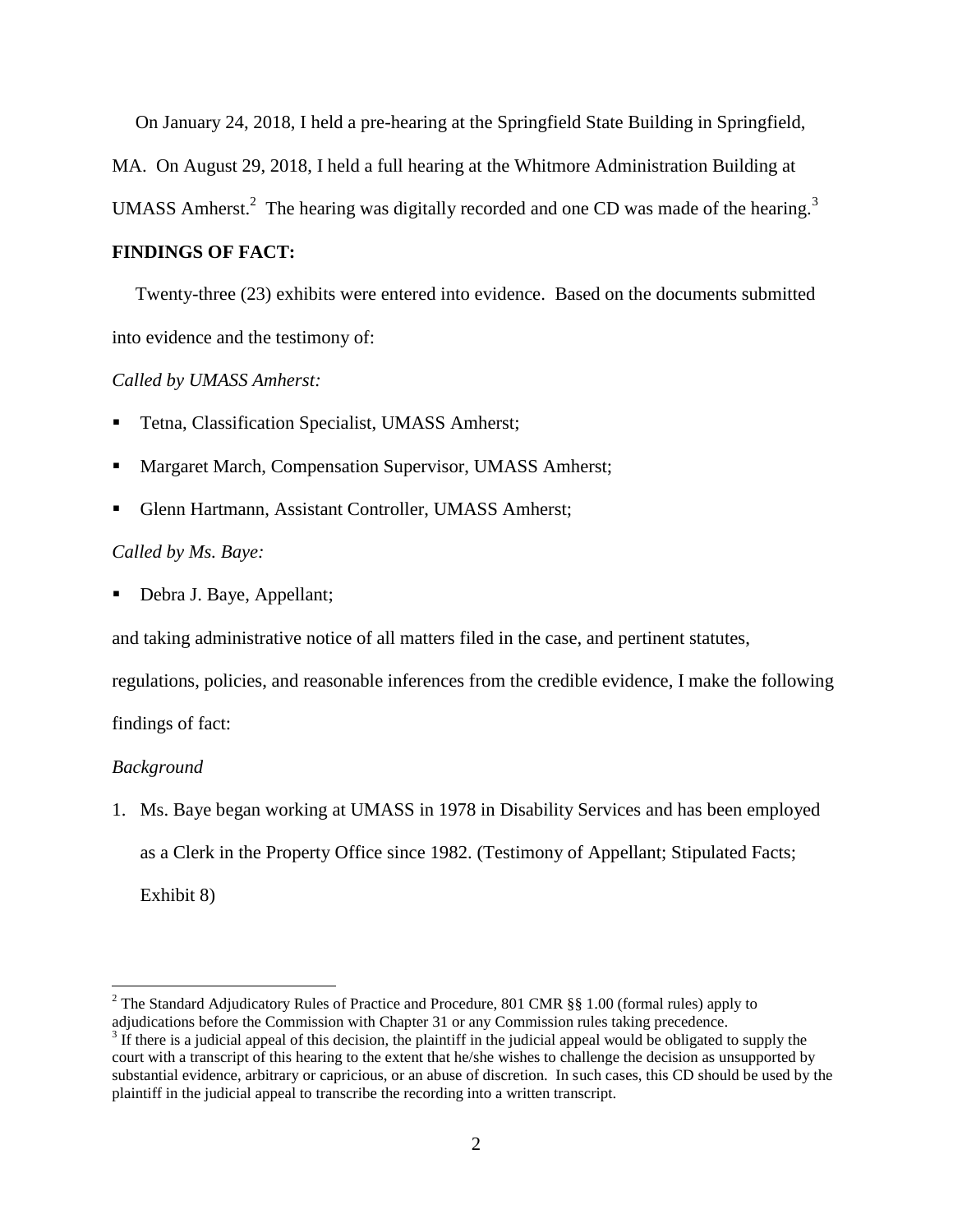- 2. On June 15, 2016, Ms. Baye filed a request for reclassification with UMASS to be reclassified from Clerk III to AA I. (Stipulated Fact)
- 3. As a result of an audit completed by UMASS on April 18, 2017, UMASS reclassified Ms. Baye (and her co-worker) from Clerk III to Clerk IV, retroactive to June 12, 2016. (Testimony of Appellant & March; Exhibit 9) Ms. Baye appealed that decision to HRD, as she continued to believe that a reclassification to the title of AA I was justified. (Testimony of Appellant)

## *HRD Job Specifications (Last Updated in 1987)*

### CLERK

- 4. Incumbents of positions in the Clerk series maintain files and records; answer telephones; prepare and mail outgoing correspondence, forms, files and reports for processing, storage or forwarding; answer inquiries; operate standard office machines and equipment; and perform related work as required. (Exhibit 6)
- 5. A Clerk IV if the first level supervisory job in the series or, based on assignment, may be the second-level supervisory job in the series. (Exhibit 6)
- 6. A Clerk IV: 1) explains provisions and contents of various documents or program including effective rates, options, eligibility, benefits, etc. to employees and others; 2) Interviews applicants for clerical positions and make recommendations to superiors; and 3) prepares and processes personnel actions such as promotions, appointments, demotions, terminations, transfers and leaves of absence by recording such actions and completing forms for forwarding for approval. (Exhibit 6)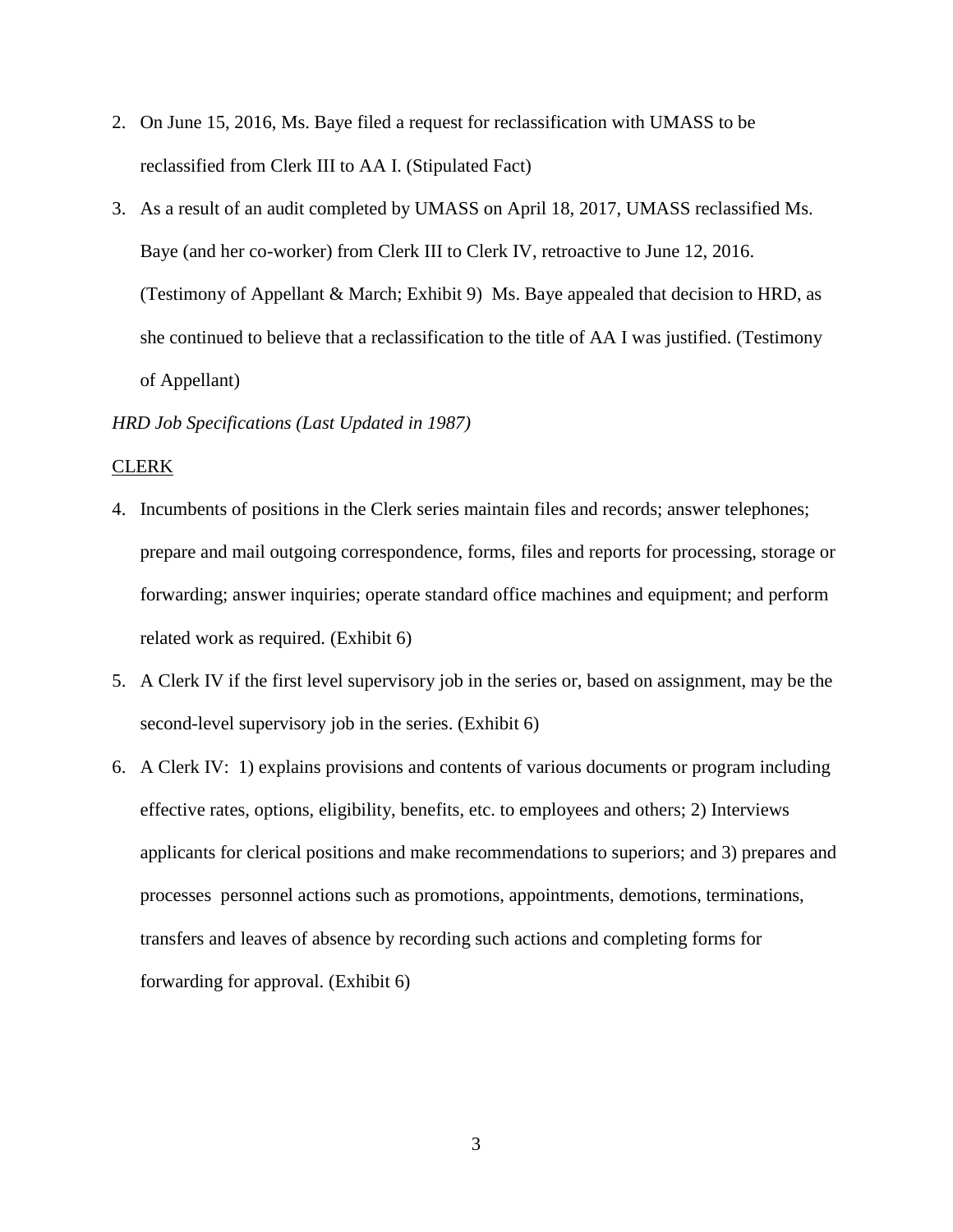7. A Clerk IV receives general supervision from administrative or other employees of higher grade who provide procedural guidance and review performance through conferences and reports for effectiveness, accuracy and compliance with standard procedures. (Exhibit 6)

AA

- 8. Incumbents of positions in the AA series monitor assigned unit activities; confer with agency staff; maintain liaison with others; review and analyze data concerning assigned unit activities; prepare reports; respond to inquiries; compile data; and perform related work as required. (Exhibit 5)
- 9. An AA I is the first-level supervisory job in the series. (Exhibit 5)
- 10. Examples of duties of an AA include: 1) monitoring assigned unit activities to ensure effective operations in compliance with established standards; 2) conferring with agency staff in order to exchange information to coordinate efforts and to obtain information concerning agency program and activities; 3) maintaining liaison with various local, state and federal agencies and others to exchange information, to resolve problems and to coordinate activities; 4) reviewing and analyzing data concerning assigned unit activities in order to improve work methods, determine progress, revise established procedures and/or to provide information to superiors; 5) preparing reports concerning assigned unit activities in order to furnish required information and to make recommendations concerning procedures, program and activities.; 6) responding to inquiries in order to provide information concerning assigned unit activities; 7) performing related duties such as compiling data for use in reporting assigned unit activities. (Exhibit 5)
- 11. An AA I receives general supervision from Administrative Assistants or other employees of higher grade who provide procedural and policy guidance, assign work and review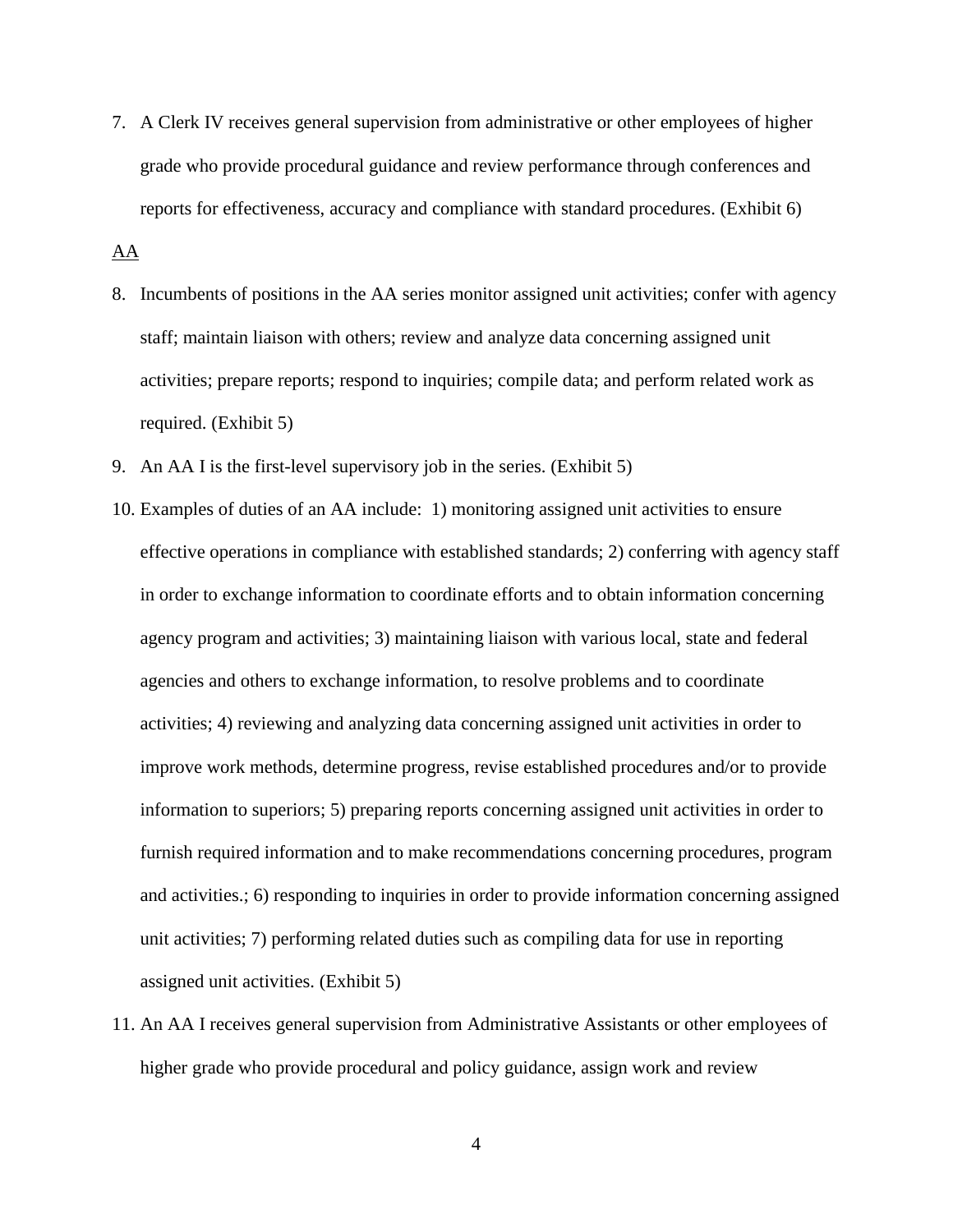performance through conferences and reports for effectiveness and compliance with laws, rules and regulations. (Exhibit 5)

## *Ms. Baye's Job Duties and Responsibilities*

- 12. Ms. Baye works in the Property Office within the Controller's Office which is responsible for maintaining the inventory of UMASS assets through a barcoding and tracking system. (Testimony of Appellant)
- 13. There are currently two (2) incumbents in the position held by the Appellant. (Testimony of Hartmann). Ms. Baye and another employee monitor the physical equipment and property of UMASS and each has jurisdiction of one half of the campus, according to an established division. (Testimony of Hartmann and Appellant).
- 14. Ms. Baye is responsible for locating and affixing barcodes on new equipment and other property received by UMASS, which allows for tracking and monitoring of each individual item. (Exhibit 2; Testimony of Hartmann and Appellant). She conducts biannual inventories of all UMASS property within her assigned half of campus. She assists in any and all audits concerning UMASS property. (Exhibit 2; Testimony of Hartmann and Appellant).
- 15. Ms. Baye regularly receives a report from the Property Supervisor in the Controller's Office, that identifies newly received UMASS property ordered by one of the offices or departments on Ms. Baye's half of campus. (Testimony of Hartmann and Appellant). Ms. Baye locates the purchase order for each item in UMASS's database to obtain relevant information on each item. (Exhibit 2; Testimony of Appellant). Ms. Baye arranges for a barcoding visit with each office or department by phone or e-mail, then goes to the offices and departments where each item on that report should be located and applies a barcode to each item that enables UMASS to track each item. (Exhibit 2; Testimony of Hartmann and Appellant). While visiting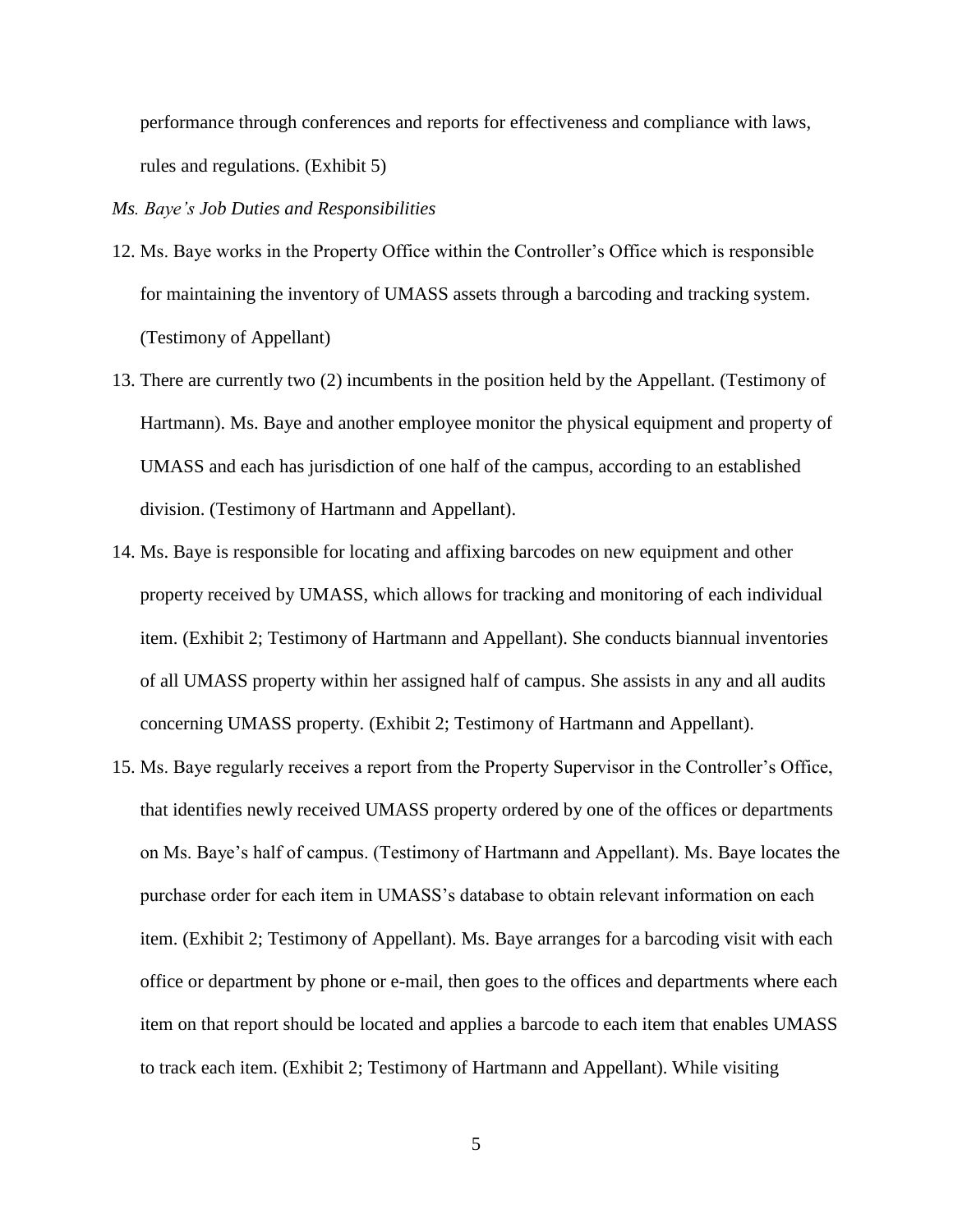UMASS offices and departments, Ms. Baye confirms property received conforms to that identified on the relevant purchase order and collects information on each item for entry into the property management module of the PeopleSoft Enterprise software package, including a description of the equipment, the barcode, the manufacturer, model number, serial number, and for computers, the user and location. (Exhibit 2; Testimony of Appellant). She uploads that data into the asset management module of PeopleSoft, which is used to inventory and track UMASS property. (Exhibit 2; Testimony of Hartmann and Appellant).

16. Ms. Baye must inventory UMASS property within her jurisdiction once every two years, meaning each item in the asset management database that is located on her half of campus must be physically located and its barcode must be scanned once every two years. (Exhibit 2; Testimony of Hartmann and Appellant). Each UMASS office and department has a designated Equipment Coordinator appointed from among the staff of that office or department. (Exhibit 2; Testimony of Hartmann and Appellant). Before visiting an office or department to conduct a physical inventory, Ms. Baye makes arrangements with the Equipment Coordinator to ensure the inventory process goes smoothly. (Exhibit 2; Testimony of Appellant). To do so, she provides the office or department, a letter explaining when she will visit and what assistance will be expected when she visits, and includes a copy of the Equipment Coordinator information form to ensure the database of Equipment Coordinators is up-to-date. (Exhibit 2; Testimony of Appellant). Ms. Baye extracts data on all of the property recorded in the asset management database for the department or office she plans to inventory and uploads it to a "Blackberry-style" cell phone she uses to scan barcodes. After Ms. Baye has visited an office or department and has scanned the barcode of every item she was able to locate at that time, she uploads it to the asset management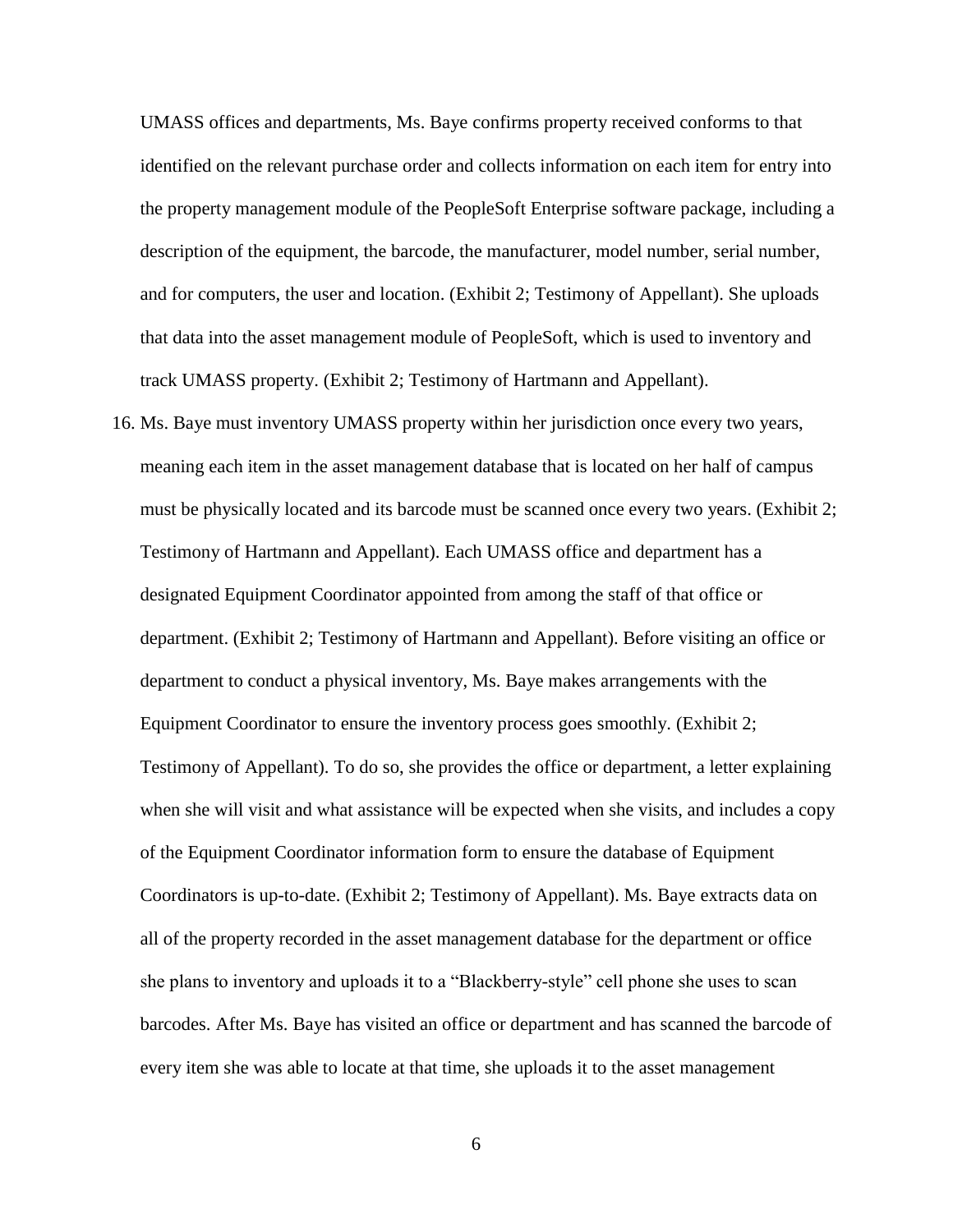database and generates a list of exceptions for property not successfully scanned. (Exhibits 2 and 23; Testimony of Hartmann and Appellant). She works with the Equipment Coordinator for any required follow up, such as arranging to scan equipment that was absent during the inventory visit (e.g., a faculty member was using some equipment for research in the field at the time of the initial visit). Ms. Baye assumed responsibility for follow up on exceptions and missing property in February 2016. (Exhibits 2 and 20). She will assist Equipment Coordinators and other personnel in following the protocol for disposition of missing property and eliminating it from the property management database (e.g., a piece of equipment has been stolen, broken or is hopelessly missing and decisions must be made on whether a police report must be filed or whether a piece of equipment had exceeded its useful life). (Exhibits 2 and 23; Testimony of Hartmann and Appellant). Ms. Baye manages scheduling and execution of the biannual inventory process without any supervision by anyone in the Controller's office or any other UMASS office or department. (Exhibit 22; Testimony of Appellant). Ms. Baye is the sole point of contact between the Controller's office and the Equipment Coordinators and she is solely responsible for answering questions on property management and disposition for the offices and departments. (Exhibits 2 and 22; Testimony of Appellant). In doing so, Ms. Baye interprets and applies the property management protocol and gives direct instruction to the Equipment Coordinators. (Exhibit 2 and 22; Testimony of Hartmann and Appellant). Ms. Baye also manages the barcoding and inventory process for several off-campus satellite locations that involves remote management through personnel located on site which involves instruction, training and troubleshooting for those off-campus personnel by phone and email. (Exhibit 2).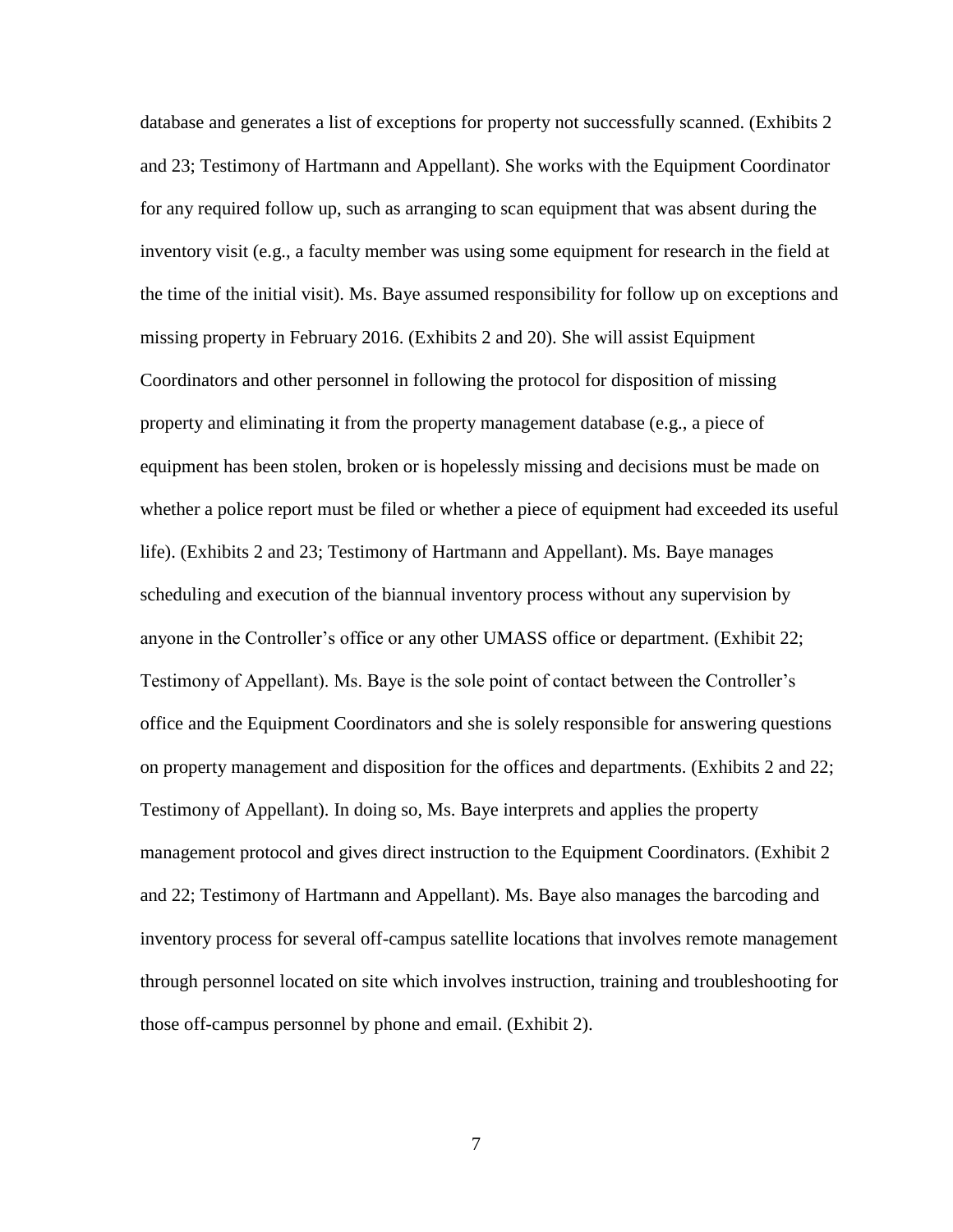17. Ms. Baye is responsible for serving as a liaison or interface between inside and outside auditors and the Property Office insofar as audits of UMASS equipment and physical property is concerned. (Exhibit 2; Testimony of Hartmann and Appellant). Those responsibilities primarily include chaperoning the auditors while they are visiting UMASS offices and departments, guiding auditors to the location of equipment and physical property they have asked to examine and answering questions about UMASS's property management protocol, as needed. (Exhibit 2; Testimony of Hartmann and Appellant). From time to time, this is a time-consuming duty for Ms. Baye. (Testimony of Hartmann and Appellant). Ms. Baye is responsible for maintaining a list of the Equipment Coordinators in each office or department as of June 2016 as a result of auditors' demands that office and department-level Property Office liaisons be established for control purposes. (Exhibits 2 and 20; Testimony of Hartmann).

## *UMASS Review of Reclassification Request*

- 18. Tetna is a classification specialist at UMASS and has been employed as such for thirty (30) years. His job duties include collecting information about various jobs at UMASS, interviewing the employees in each job and creating files for review by the Compensation Supervisor. He was responsible for interviewing the Appellant's request for reclassification. (Testimony of Tetna)
- 19. Margaret March (Hereinafter "March") is the Compensation Supervisor and has been employed by UMASS for forty-five (45) years. She conducted an appeals review of Baye's reclassification request. Her review consisted of reviewing the paper file, Baye's request for reconsideration and direct observation of Baye performing her job. (Testimony of March)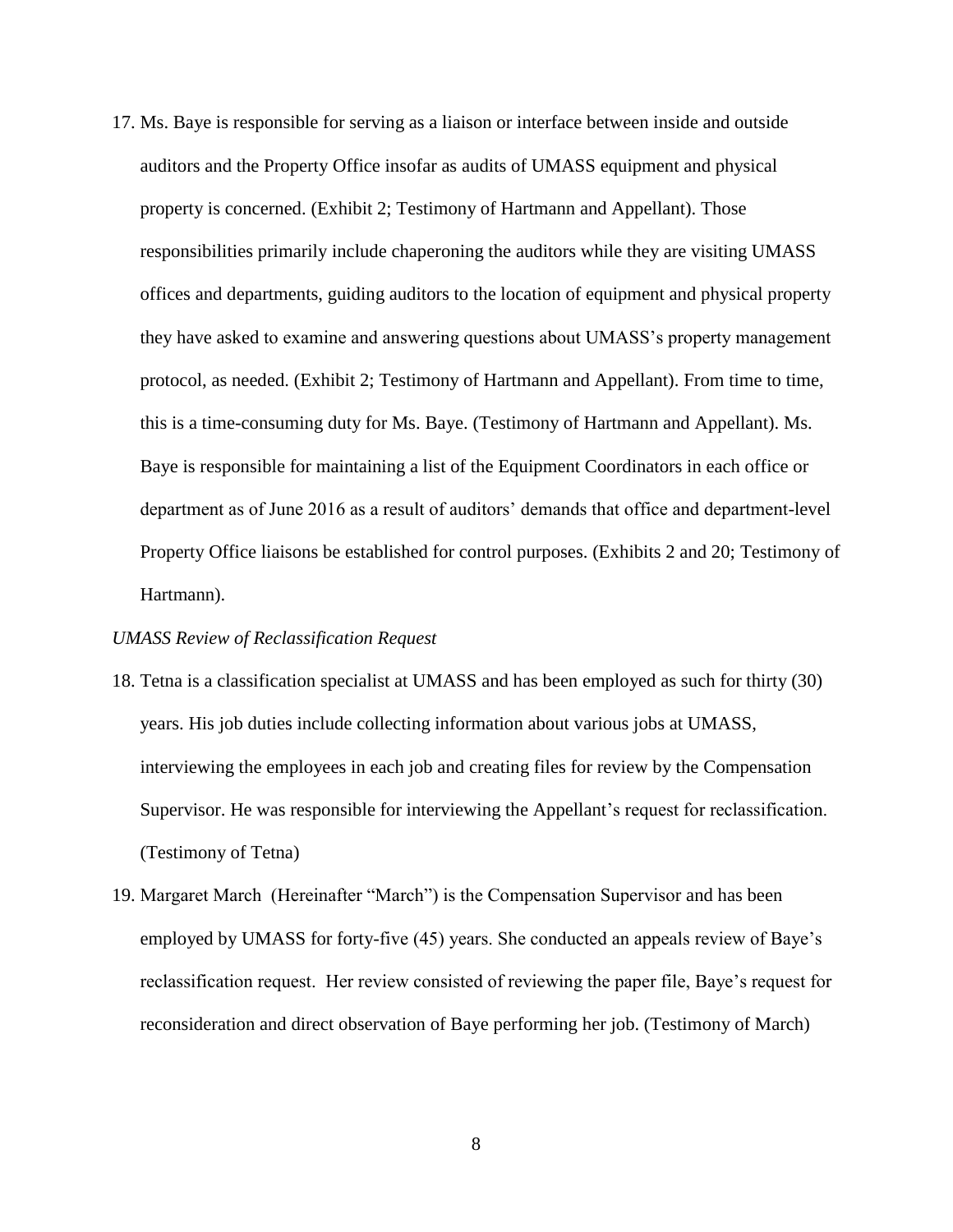- 20. Tetna did not consider the majority of the job duties of the Appellant to fall within the Administrative Assistant series. (Testimony of Tetna)
- 21. Tetna does not make classification recommendations to UMASS. He interviewed the Appellant, collected the information, and gave his opinion about job functions. (Testimony of Tetna)
- 22. March recognized that the increased complexity of Appellant's job warranted a reclassification to Clerk IV but not to Administrative Assistant, because she concluded that Baye did not have overall responsibility to monitor the functions of a Department. (Testimony of March)
- 23. Ms. March did not consider the job classifications of individuals performing inventory functions on other UMASS campuses as part of her determination. She did consider Form 30s for other Clerk III's and IV's and Administrative Assistants on the UMASS Amherst campus in making her determination. (Testimony of March)
- 24. Glenn Hartmann, Assistant Controller and her intermediate supervisor, considers Baye as an employee with a great deal of experience performing inventory management functions who operates within standard procedures, controlling her workflow in a competent manner. (Testimony of Hartmann)

# *Legal Standard*

"Any manager or employee of the commonwealth objecting to any provision of the classification affecting his office or position may appeal in writing to the personnel administrator and shall be entitled to a hearing upon such appeal . . . . Any manager or employee or group of employees further aggrieved after appeal to the personnel administrator may appeal to the civil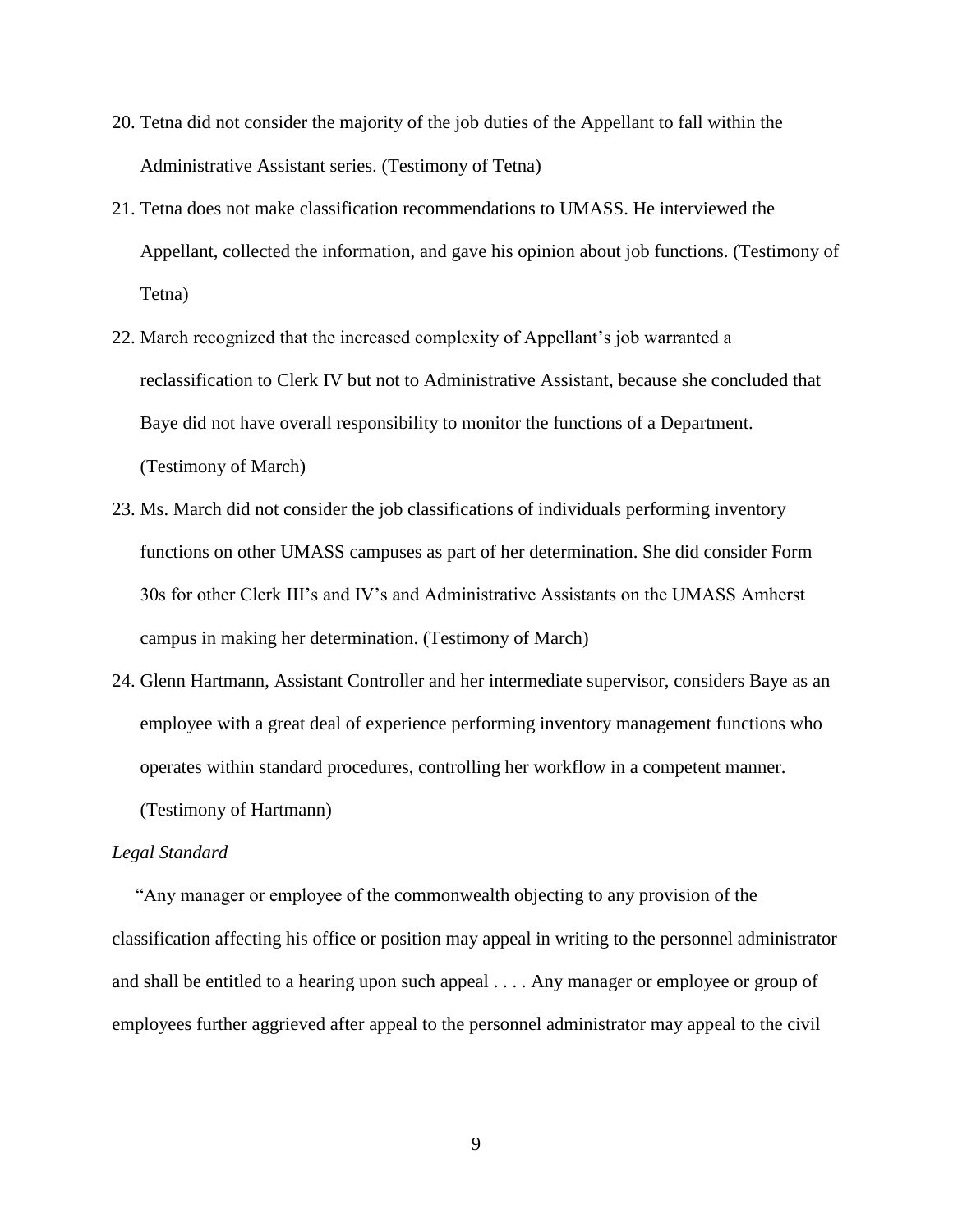service commission. Said commission shall hear all appeals as if said appeals were originally entered before it." G.L. c. 30, § 49.

 Ms. Baye must show that he performs the duties of the AA I title more than 50% of the time. See Gaffey v. Dept. of Revenue, C-11-126 (July 18, 2011); see also Bhandari v. Exec. Office of Admin. and Finance, 28 MCSR 9 (2015) (finding that "in order to justify a reclassification, an employee must establish that he is performing duties encompassed within the higher level position the majority of the time….").

#### *UMASS Argument*

 UMASS argues that, based on the Appellant's own testimony, more than 50% of her time is spent tagging new equipment and uploading information into an asset database, scheduling appointments in order to inventory new and existing equipment and insuring that the requirements of the office standard procedures for the tracking of assets are met. According to UMASS, Ms. Baye is highly competent with respect to these functions and takes great pride in her accuracy and reliability performing these functions, as she should. However, UMASS argues that the fact remains that while she is given great latitude in scheduling her work in insuring that the inventories assigned to her are completed accurately and timely, she is at all times operating under standard procedures, her assignments are made by her direct supervisor, a Clerk V, on a weekly basis and deadlines are established by Department policy and the dictates of the biannual inventory requirement. According to UMASS, more generalized reports and inventory analysis are conducted by those in higher level positions than Ms. Baye. While the Appellant also provides instruction out in the field, UMASS maintains that this instruction is consistent with the duties of the Clerk Classification series.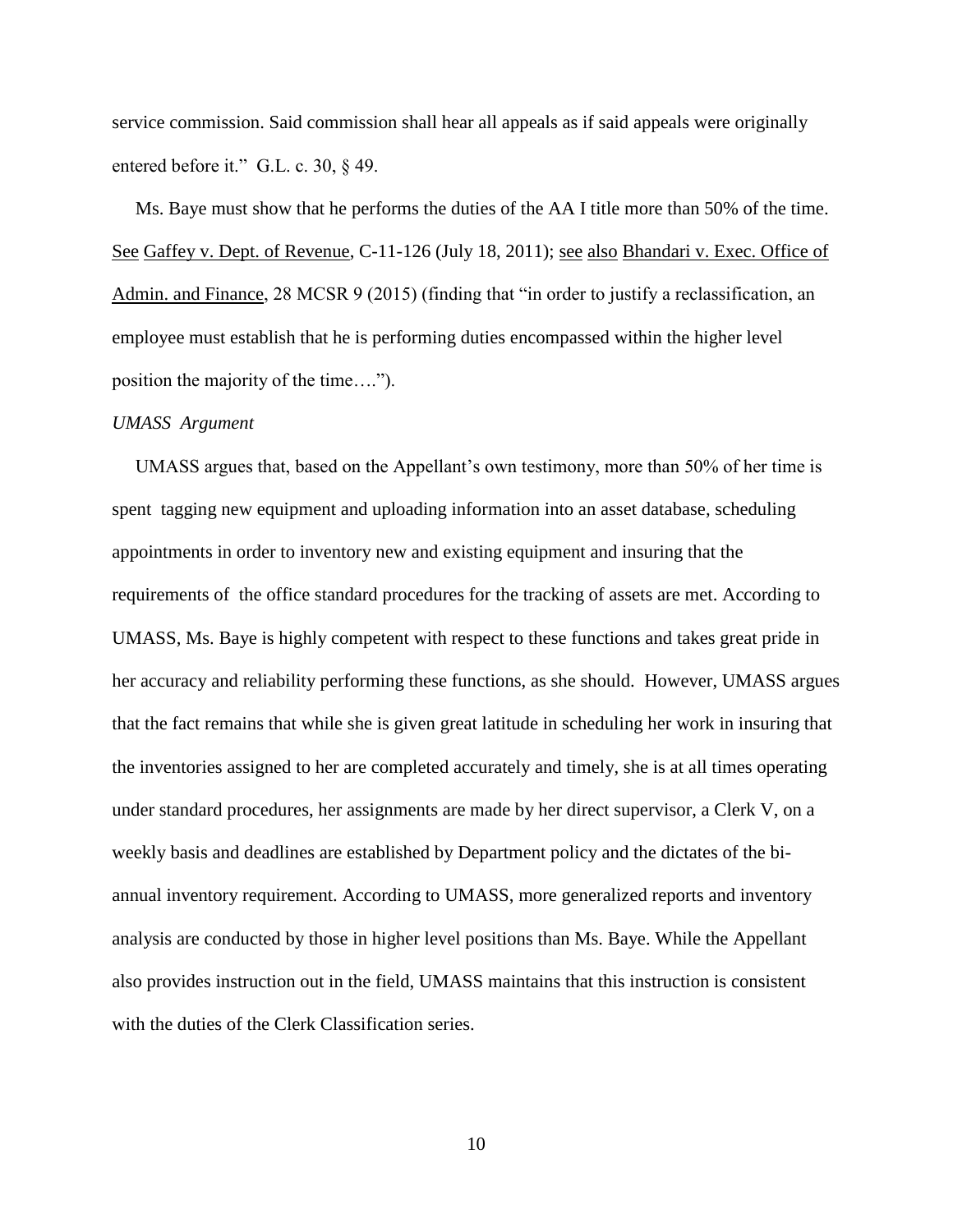In summary, UMASS argues that, based upon the Interview Guide and testimony at hearing, there is no indication that Appellant performs specific, fundamental duties associated with the Administrative Assistant classification more than fifty (50%) of the time, such as on the job training, reviewing, analyzing and preparing reports and overseeing and coordinating the activities of subordinates.

#### *Appellant's Argument*

 Ms. Baye argues that she performs none of the office support functions that comprise a Clerk series position. Rather, according to Ms. Baye, she spends substantially all of her work time on duties and tasks allocated to the Administrative Assistant series. In support of this argument, Ms. Baye asserts that incumbents in Clerk series positions provide basic office support services at the behest of professional and supervisory staff that are manual or routine in nature, are directly supervised, do not require exercise of judgment or discretion and are not substantially improved or informed by experience. There is no specialized skill or training required for tasks such as filing, preparing letters and packages for mailing, receiving and distributing incoming mail, answering and directing incoming phone calls, retrieving hardcopy and electronic records for use by others and using standard office equipment, such as fax and copier machines.

 Ms. Baye argues that her job duties and responsibilities more closely align with AA I which requires incumbents to monitor actual workflow of the office or department, confer with University staff outside of their own office on a formal, work-related basis, prepare reports concerning their own work, respond to inquiries from outside of their office and compile data for external reporting purposes. Ms. Baye argues that she has shown that she conducts specialized job functions without direct supervision and applies skills gained through knowledge and training based on her informed judgment and experience. Further, she states that she has shown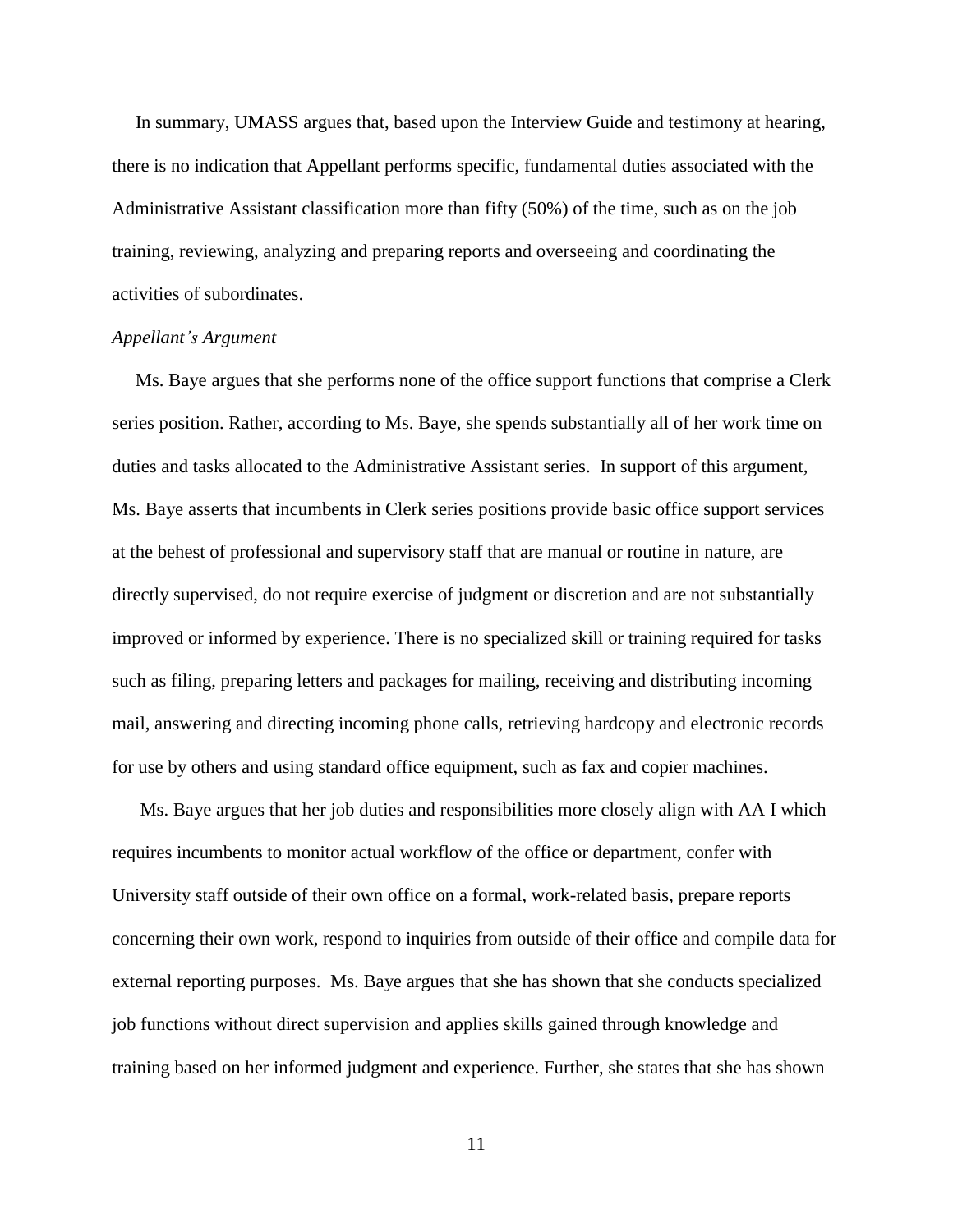that she has broad discretion over the timing and sequence of her work and spends a considerable amount of her work time communicating with University personnel outside of the Property Office, most notably Equipment Coordinators and internal and external auditors that examine the University's books and property. Ms. Baye stresses that the barcoding-related responsibilities and the biannual inventory process are unsupervised, conducted independent of other Property Office and Controller's Office personnel and that she sets the schedule and makes all processrelated judgment calls independently.

 Finally, Ms. Baye argues that she performs some supervisory functions as she provides advice to UMASS personnel on how to resolve specific equipment-related issues and provides instructions to personnel located on-site and remotely.

#### *Analysis*

 UMASS takes reclassification appeals seriously. They work hard to provide a fair, objective and thorough review process for employees requesting a reclassification. Here, they carefully reviewed Ms. Baye's job duties and responsibilities, reached out to appropriate individuals and made their best assessment of what job title best matches the employee's job duties and responsibilities. That is not an easy task considering that many of the job specifications, including the Clerk and AA series, have not been updated since 1987. An additional challenge is that some job titles available for use by civil service municipalities may not be available for use by UMASS. Within this framework, UMASS ultimately determined that the title of Clerk IV, as opposed to AA I, best reflected the job duties and responsibilities performed by Ms. Baye. Thus, they reclassified Ms. Baye from Clerk III to Clerk IV.

 Based on a review of all the evidence, it appears to me that neither Clerk IV or AA I best reflects Ms. Baye's job duties and responsibilities. Rather, her job appears to fall squarely into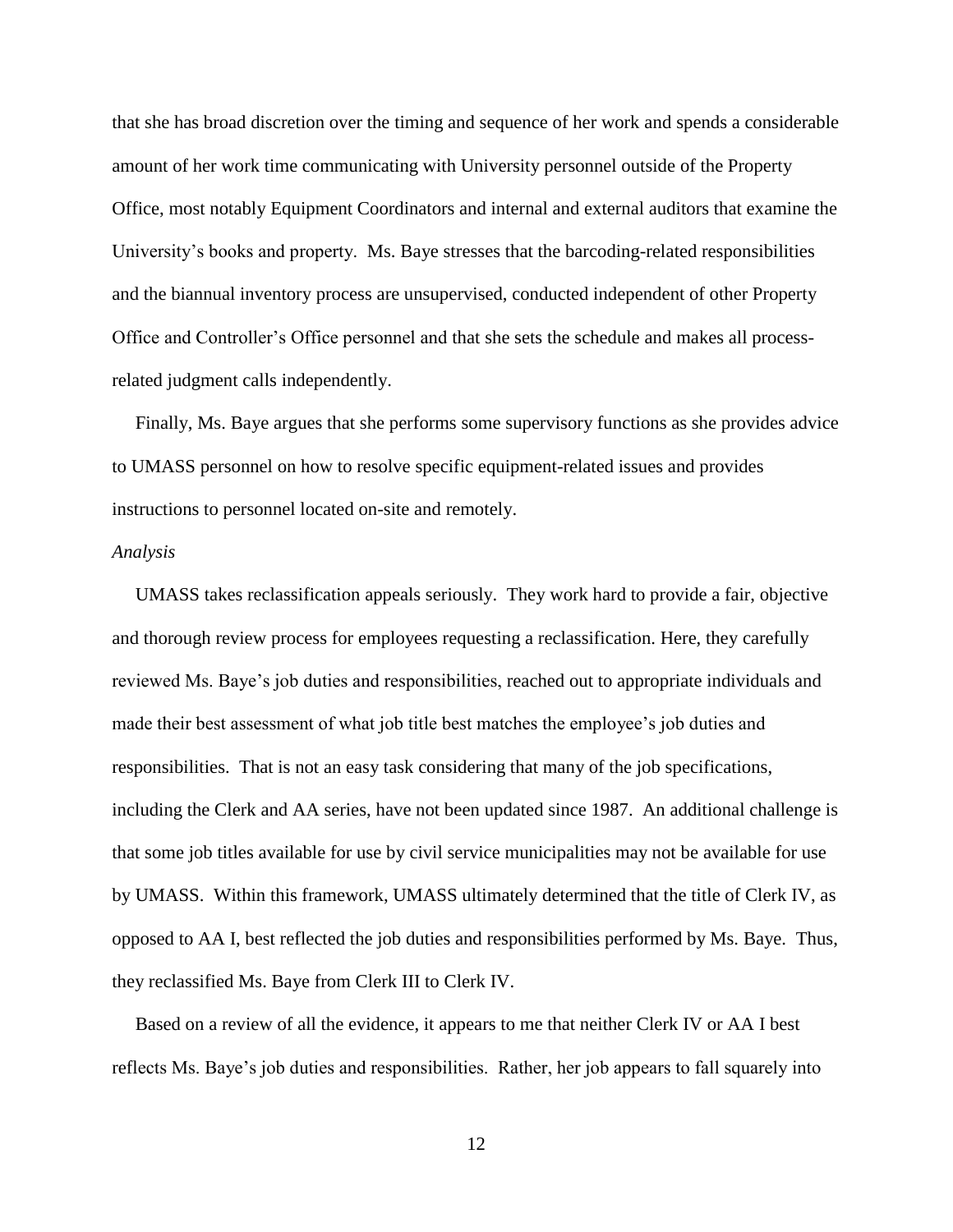the Inventory Management or Storekeeper Series listed in the "Municlass Manual" maintained by HRD. However, what is effectively before me now is, of the two titles, Clerk IV or AA I, which better describes the duties performed by Ms. Baye a majority of the time.

 Both parties provided persuasive arguments, but Ms. Baye has shown, by a slight preponderance of the evidence, that AA I is the more appropriate title here. After listening (and re-listening) to all relevant testimony and reviewing all of the relevant documents, I don't believe Ms. Baye's duties are only "clerical" in nature. Rather, she has shown that she has become a goto person regarding the vital task of tracking the vast physical inventory at UMASS and that her job duties are more consistent with an AA I than a Clerk IV. She has shown that she does monitor assigned unit activities to ensure effective operations in compliance with established standards; she does consult with agency staff in order to exchange information to coordinate efforts and to obtain information concerning agency program and activities; and she does serve as a liaison to other employees regarding the correct processes for maintaining inventory. Although she does not analyze data concerning assigned unit activities in order to improve work methods, she does review the data and provide the information to superiors. She also certainly responds to inquiries in order to provide information concerning assigned unit activities; and she does collect (and arguably compile) data for use in reporting the activities of the unit.

 Finally, given that both Clerk IV and AA I are described as being a first level supervisory position, I don't think the fact that Ms. Baye is not a supervisor, alone, can be dispositive of this appeal.

 I recognize that this decision (further) potentially upsets the proverbial apple cart, given that one (1) other Clerk IV performs the same duties and responsibilities as Ms. Baye and that both of them report to a Clerk V, titles that were just recently adjusted by UMASS after they determined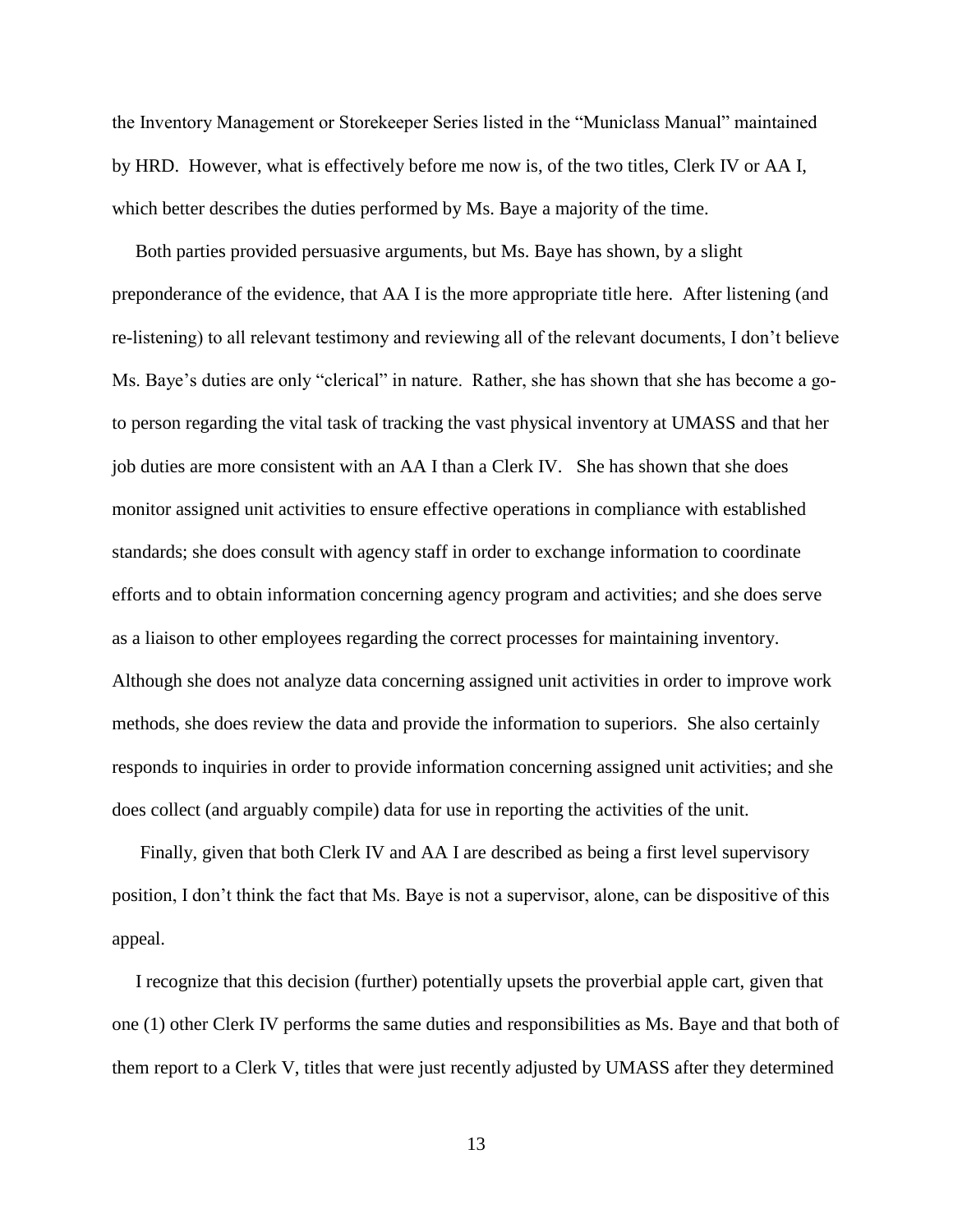that Ms. Baye should be reclassified from a Clerk III to a Clerk IV. However, that does not change the fact that Ms. Baye spends a majority of her time performing the duties of an AA I and this, is not a valid reason for denying Ms. Baye's appeal. I do, however, believe it is appropriate to delay the effective date of this decision, giving the parties the opportunity to work with HRD to identify a more appropriate series and title (i.e. – Storekeeper, Inventory Management series) that can be applied here.

# *Conclusion*

 For all of the above reasons, Ms. Baye's appeal under Docket No. C-17-255 is *allowed* and she shall be reclassified to the position of Administrative Assistant I. The effective date of this decision is July 1, 2019. If, on or before July  $1<sup>st</sup>$ , UMASS is able to identify and obtain authorization to use a more appropriate title to assign to Ms. Baye, UMASS may file a motion to re-open this appeal for the Commission to reconsider and/or modify its decision here. Otherwise, this decision shall become effective July 1, 2019.

Civil Service Commission

*/s/ Christopher C. Bowman* Christopher C. Bowman Chairman

By vote of the Civil Service Commission (Bowman, Chairman; Camuso, Ittleman, Stein and Tivnan, Commissioners) on April 11, 2019.

Either party may file a motion for reconsideration within ten days of the receipt of this Commission order or decision. Under the pertinent provisions of the Code of Mass. Regulations, 801 CMR 1.01(7)(l), the motion must identify a clerical or mechanical error in this order or decision or a significant factor the Agency or the Presiding Officer may have overlooked in deciding the case. A motion for reconsideration does not toll the statutorily prescribed thirty-day time limit for seeking judicial review of this Commission order or decision.

Under the provisions of G.L c. 31, § 44, any party aggrieved by this Commission order or decision may initiate proceedings for judicial review under G.L. c. 30A, § 14 in the superior court within thirty (30) days after receipt of this order or decision. Commencement of such proceeding shall not, unless specifically ordered by the court, operate as a stay of this Commission order or decision. After initiating proceedings for judicial review in Superior Court, the plaintiff, or his / her attorney, is required to serve a copy of the summons and complaint upon the Boston office of the Attorney General of the Commonwealth, with a copy to the Civil Service Commission, in the time and in the manner prescribed by Mass. R. Civ. P. 4(d).